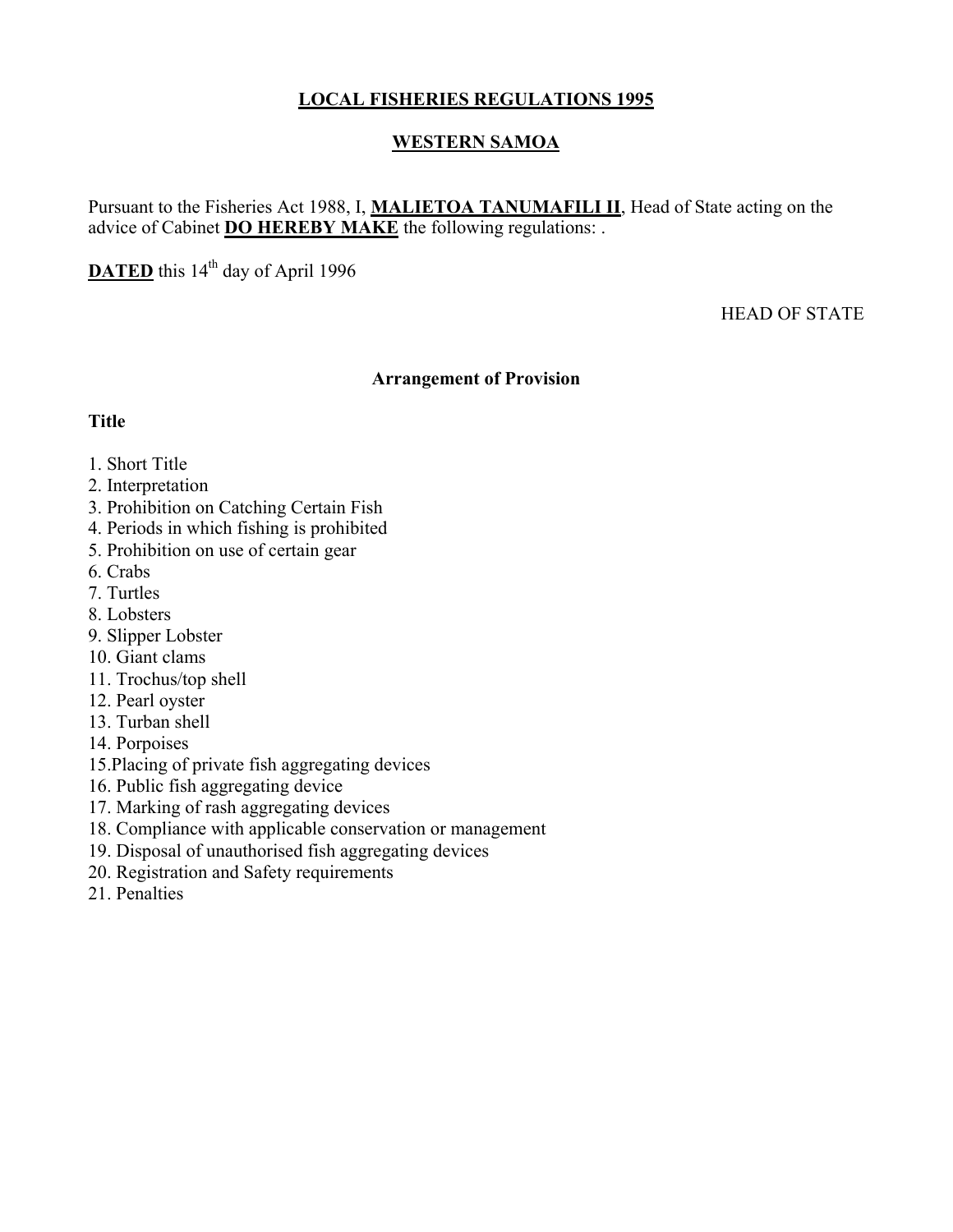#### **REGULATIONS**

1.*Title* -These Regulations may be cited as the Local Fisheries Regulation 1995.

2. *Interpretation* -In these Regulations, unless the context otherwise requires, words used shall have the same meaning as in the Fisheries Act, 1988.

- **"fish aggregating device"** means a man made or partly man made floating device intended for the purpose of aggregating fish., and includes a natural floating object on which a device has been placed to facilitate its location.
- "**sale**" includes every method of disposition for valuable consideration, including barter, and includes offering or attempting to sell or receiving or having of sale, or causing or permitting to be sold, offered or exposed for sale, and also includes disposal by means of a raffle or other game of chance, and "sell" and "sold" shall have a corresponding meaning.

**"the Act"** means the Fisheries Act, 1988.

# **PART I**

## **CONSERVATION MEASURES**

3. *Prohibition on catching or sale of certain fish* -(1) No person shall undertake fishing in the fishery waters for any of the species of fish referred to in schedule I which is less than the size indicated in that schedule.

(2) No person shall sell any of the species of fish referred to in Schedule I which is less than the size referred to in that schedule or the sale of which is totally prohibited in that schedule.

(3)For the purpose of this regulation and Schedule I, the length of a fish shall be measured from the furthermost point of the snout to the middle of the tailfin when the fish is laid flat.

4. *Periods in which fishing is prohibited* -The Director may, by notice published in a newspaper which is published at least twice weekly throughout Western Samoa, declare the period or periods during which the fishing for the species of fish listed in Schedule n to these regulations is prohibited.

5. *Prohibition on the use of certain gear* -The fishing gear specified in Schedule ill to these Regulations shall not be used for fishing in the fishery waters unless authorised in accordance with the conditions of a fishing licence issued under Part V of the Act.

6. *Crabs* -No person shall undertake fishing for or sell or possess any crab which is:

(a) known as *pa'alimago* (*Scylla serrata*) and less than 150 mm (5.9 inches) measured across the widest part of the carapace;

(b) known as *kuku* (*Capilius maculatus*) and less than 120 mm (4.7 inches) when measured across the widest part of the carapace;

( c) egg bearing or

(d) soft shelled.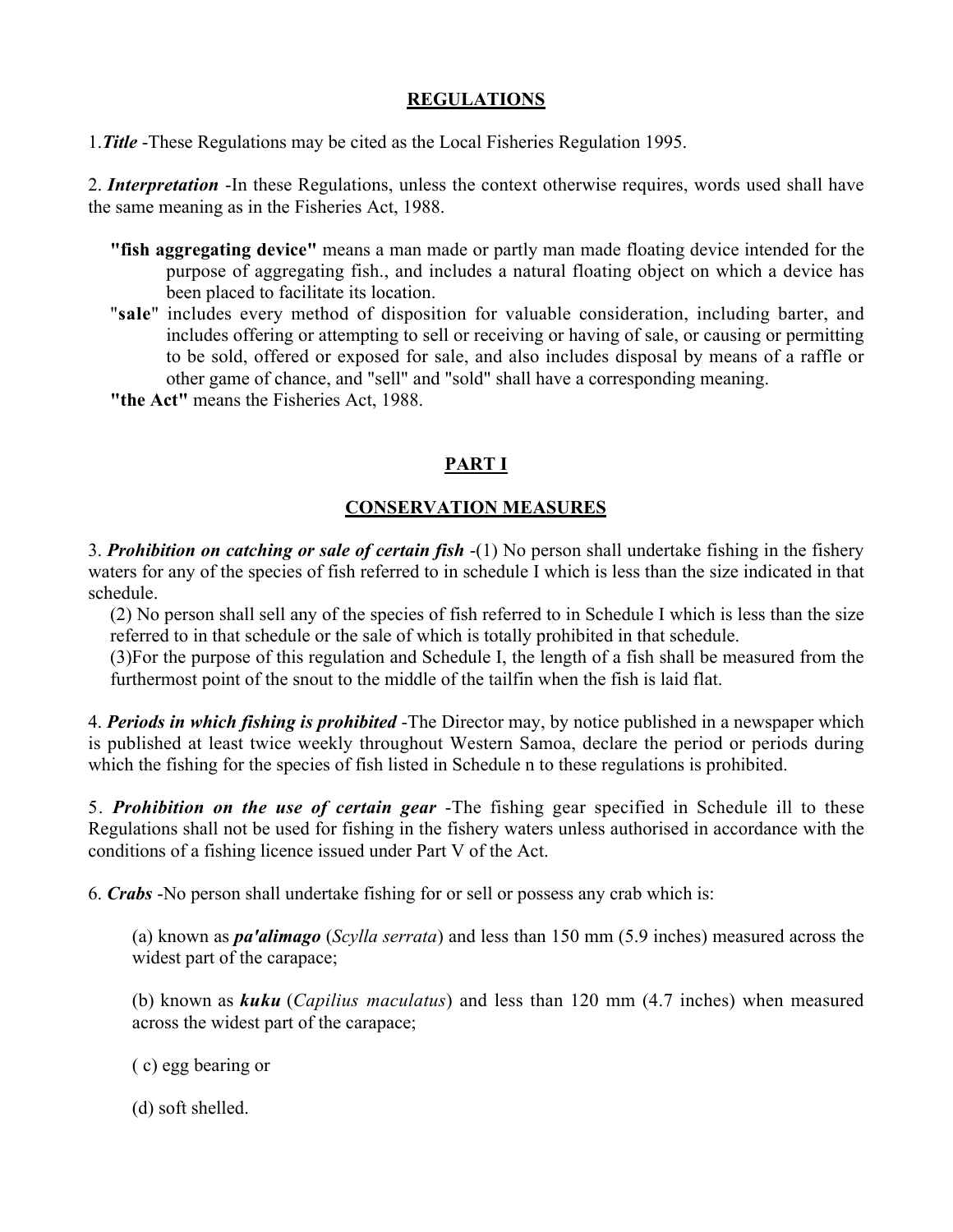7. *Turtles* -(1) No person shall undertake fishing for, or possess, or sell any turtle known as *laumei* (*Eretmochelys imbricata, Chelonia mydas*) whether alive or dead the shell of which is less than 700 mm (27.6 inches) in length at its longest part of the carapace measured along the curve of the carapace from that part of the carapace nearest the head to that part nearest the tail.

(2) No person shall at any time disturb the nest of any turtle, or take, use or sell or destroy the egg of any turtle.

8. *Lobster* -(1) No person shall undertake in the fishery waters fishing for, or possess, or sell any lobster known as *ula sami* (*Panulirus* species) with a carapace length of less than 80 mm (3.2 inches) measured from the base of the horns, to the rear edge of the carapace.

(2) No person shall sell a separated tail of a lobster with a length of less than 140 mm (5.5 inches) as measured from the first tail segment to the tip of the tail.

(3) No person shall undertake fishing for, or possess, or sell any egg bearing or soft shelled lobster.

9. *Slipper Lobster* -No person shall undertake in the fishery waters fishing for, or possess or sell any slipper lobster known as *papata* (*Parribacus* species) with a length of less than 150 mm (5.9 inches) when measured from the front edge of the carapace to the rear of the telsons.

10. *Giant clams* -Except for cultured clams no person shall undertake in the fishery waters fishing for, or possess, or sell giant clams known as *faisua* which is less than 160 mm (6.3 inches) for *Tridacna maxima* and 200 mm (7.9 inches) for *Tridacna squamosa* measured across the shell at its widest part.

11. *Trochus/top shell*- (1) No person shall undertake in the fishery waters fishing for, or possess, or sell trochus shell known as *aliao* (*Trochus niloticus*) which measures less than 75 mm (3.0 inches) across the base of the shell.

(2) No person shall undertake fishing for, or possess, or sell top shells known as *aliao* (*Tectis* species) which measures less than 65 mm (2.6 inches) across the base of the shell.

12. *Pearl oyster* -No person shall undertake in the fishery waters fishing for, or possess, or sell pearl oyster known as *tifa* (P*nctada margaritifera*) measuring less than 130 mm (5.1 inches) from the hinge to the opposite edge at its longest point.

13. *Turbo shell* -No person shall undertake in the fishery waters fishing for, or possess, or sell green snail known as *alili* (*Turbo* species) which measures less than 30 mm (1.2 inches) across the whorl opening.

14. *Porpoises and Dolphins* -No person shall undertake in the fishery waters fishing for, or harm, or possess, or sell any porpoise and dolphin known as *mumua* and *manua* (Phocaena or *Delphis*).

## **PART II**

### **FISH AGGREGATING DEVICES**

15. *Placing of private fish aggregating devices* -(1) No person shall place a privately owned fish aggregating device in the fishery waters except with the permission of the Director and in accordance with such conditions as he may specify or as are otherwise specified in these Regulations.

(2) In granting permission under sub-regulation (1), conditions which the Director may specify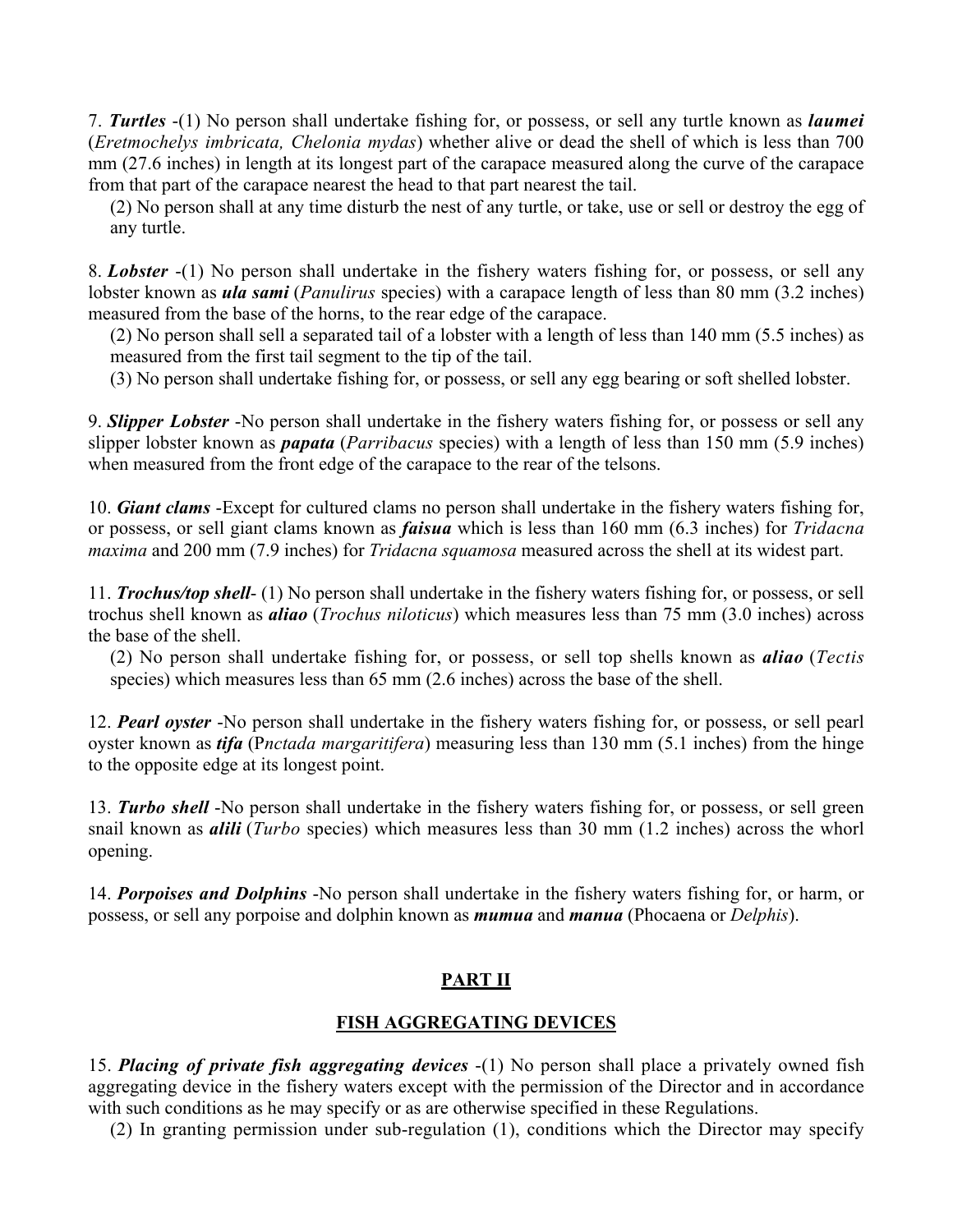include, but are not limited to, the following:

- (a) the method of use;
- (b) the location;
- (c) the times during which the device may be used; and
- (d) the markings or co1ourings to be adopted.

(3) The permission of the Director under this Regulation shall be in writing and may be in the form of a telex or facsimile whether as a condition of a licence or otherwise.

(4) The Director may specify in writing that no fishing may take place within two nautical miles of a private fish aggregating device except by the person to whom permission has been granted to place the device.

(5) Any person who has placed a private fish aggregating device shall notify in writing the Director within 24 hours of such placement of the nature and location of the device.

16. *Public fish aggregating device* -(1) The Minister may, by notice published in the Gazette, declare any fish aggregating device to be a public fish aggregating device for the purposes of these Regulations.

(2) Subject to sub-regulation (3), no person shall fish within a radius of two nautical miles from a public fish aggregating device except with the permission of the Director and in accordance with such conditions as he may specify.

(3) The Minister may, by notice published in a newspaper which is published at least twice weekly throughout Western Samoa, designate any category of person who may fish within a radius of two nautical miles of a public fish aggregating device or a category of public fish aggregating devices.

17. *Marking of fish aggregating devices* -(1) Any fish aggregating device placed in the fishery waters shall:

(a) be clearly marked with the name of the owner;

(b) be equipped with a radar reflector as shall be clearly visible from a distance of one nautical mile: and

(c) have such other equipment of markings as the Minister may from time to time require by notice published in the Gazette.

18. *Compliance with applicable conservation or management measures* -Permission to use a fish aggregating device does not affect any obligation to observe applicable conservation or management measures for fisheries unless the Director specifies in writing that a particular measure does not apply with respect to fish caught within one nautical mile of that device.

19. *Disposal of unauthorised fish aggregating devices* -Any fish aggregating device placed in the fishery waters otherwise than in accordance with permission given under this Part or found in the fishery waters without a marking or piece of equipment required by these regulations may be used or disposed of in such manner as the Director may decide.

# *PART III*

## *REGISTRATION AND SAFETY REQUIREMENTS*

20. *Registration and Safety requirements* -(1) Where a certificate of registration has been issued in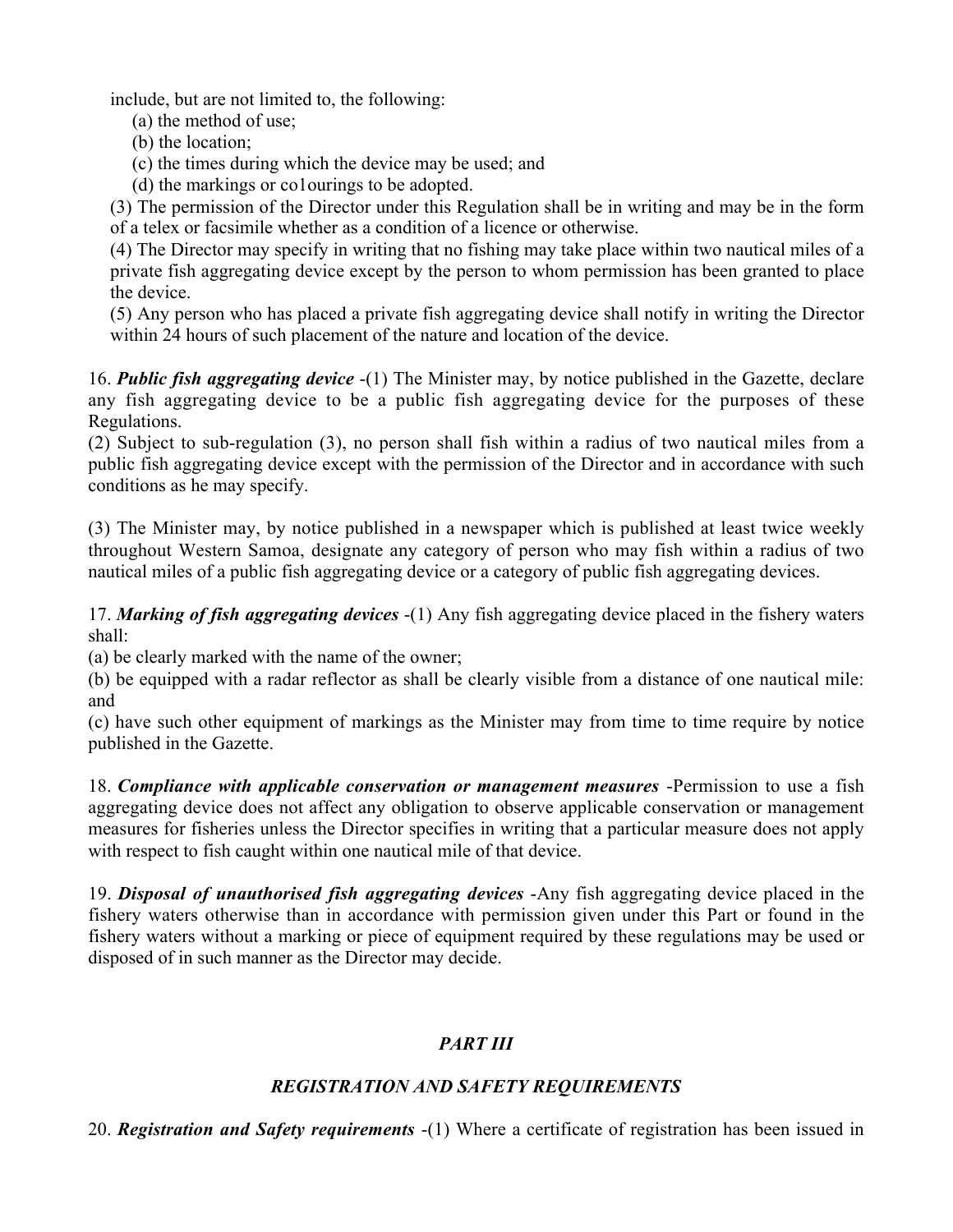respect of a local commercial fishing vessel under section 5 of the Act, the Director may by notice in writing to the owner of the local commercial fishing vessel in addition require that the vessel is equipped with any or all of the following:

(a) a two way radio;

(b) an anchor rope of not less than two hundred metres (200m) in length and an anchor;

(c) two functioning outboard engines;

(d) navigation lights;

(e) such other equipment that he, considers necessary or desirable for the safety of the vessel.

(2) Where a local commercial fishing vessel puts to sea without such equipment as may be required under the preceding paragraph, or in contravention of section 5 of the Act, the Director may revoke the certificate of registration issued under section 5 of the Act, and the owner master and charterer each commits an offence against these regulations.

## **PART IV**

## **PENALTIES**

21. *Penalties* -Any person who violates any of the provisions of these regulations shall be guilty of an offence and liable to a fine not exceeding ten thousand tala.

#### **Schedule I**

(Regulation 3)

| <b>Common English</b><br>name                                 | Family      | Samoan name                 | Genus                                                 | <b>Minimum</b><br>length (mm) |
|---------------------------------------------------------------|-------------|-----------------------------|-------------------------------------------------------|-------------------------------|
| Mullet                                                        | Mugilidae   | Anae, Afa, Matapona,<br>Aua | Mugil, Chaenomugil,<br>Crenimugil, Liza,<br>Valamugil | $200(7.9 \text{ in})$         |
| Jacks and Trevallies                                          | Carangidae  | Malauli, lupota, lupo       | Caranx,<br>Canrangoides                               | $250(9.8 \text{ in})$         |
| Rabbitfishes                                                  | Siganidae   | Lo, pa 'uulu, malava        | Siganus                                               | $200(7.9 \text{ in})$         |
| Long-jaw mackerel<br>(Striped mackerel or<br>Indian mackerel) | Scombridae  | Ga                          | Rastrelliger                                          | $200(7.9 \text{ in})$         |
| Bigeye scad                                                   | Carangidae  | Atule                       | Selar                                                 | $150(5.9 \text{ in})$         |
| Milkfish                                                      | Chanidae    | Ava                         | Chanos                                                | $300(11.8 \text{ in})$        |
| Mojarras (silver<br>biddies)                                  | Gerreidae   | Matu                        | Gerres                                                | $120(4.7 \text{ in})$         |
| Parrotfishes                                                  | Scaridae    | Fuga                        | Scarus, Cetoscarus,<br>Hipposcarus,<br>Bolbometopon   | $200(7.9 \text{ in})$         |
| Wrasses                                                       | Labridae    | Sugale                      | Cheilinus                                             | $200(7.9 \text{ in})$         |
| Rock cods, groupers                                           | Serranidae  | Gatala                      | Epinephelus                                           | $200(7.9 \text{ in})$         |
| Sea breams, Emperors                                          | Lethrinidae | Mataeleele, Filoa           | Lethrinus,<br>Gymnocranius                            | $200(7.9 \text{ in})$         |

Minimum size of fish which may be caught or sold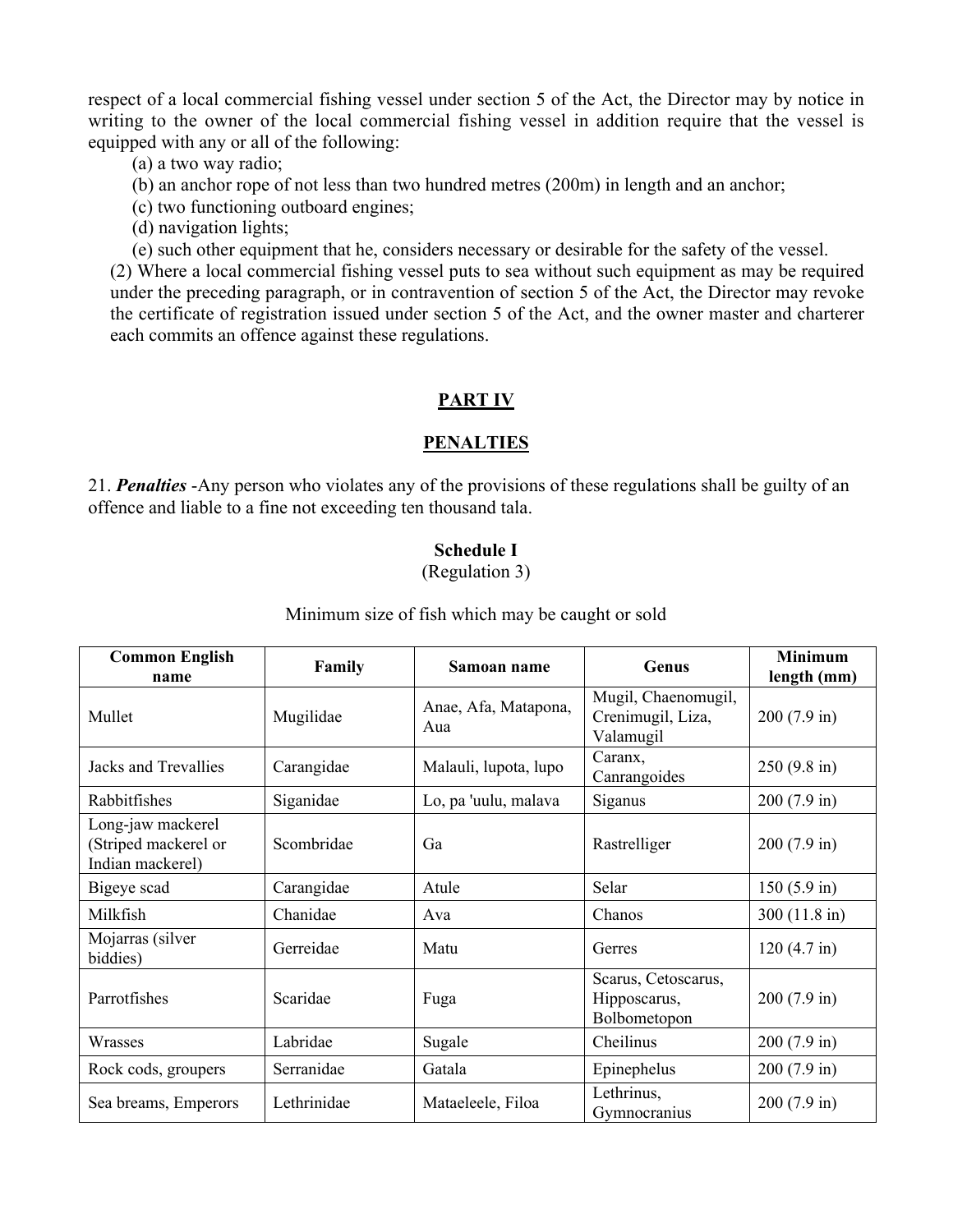| Goatfishes                                      | Mullidae     | Ululaoa, Vete,<br>Taulaia | Mullowes,<br>Parupeneus     | $150(5.9 \text{ in})$ |
|-------------------------------------------------|--------------|---------------------------|-----------------------------|-----------------------|
| Surgeonfishes and<br>Tangs                      | Acanthuridae | Alogo, Pone, Palagi       | Acanthurus,<br>Ctenochactus | $200(7.9 \text{ in})$ |
| Unicornfishes                                   | Acanthuridae | Ume, Iliilia, Pa'umalo    | Naso                        | $200(7.9 \text{ in})$ |
| Drummerfishes<br>(rudderfishes or sea<br>chubs) | Kyphosidae   | Gague                     | Kyphosus                    | $200(7.9 \text{ in})$ |

The list of fish and invertebrates which are prohibited for sale.

| <b>Common names</b>           | Samoan names | <b>Scientific names</b> |
|-------------------------------|--------------|-------------------------|
| <b>FISH</b>                   |              |                         |
| Twinspot snapper              | Mu           | Lutjanus bohar          |
| <b>INVERTEBRATES</b>          |              |                         |
| Egg/Gonads of the followings: |              |                         |
| Green hare                    | Gau          | Dolabella auricularia   |

## **SCHEDULE II**

(Regulation 4)

The species of fish in respect of which the Director may declare a period or periods when fishing for such species is prohibited.

| <b>Common names</b> | Samoan names       | <b>Scientific names</b> |
|---------------------|--------------------|-------------------------|
| Mullet              | Anae, Afa, Ulupona | Mugil species           |
| Rock Cod, Groupers  | Gatala             | Serranus species        |
| Bigeye scad         | <i>Atule</i>       | Selar-crumenophthalmus  |
| Hawksbill turtle    | Laumei fai uga     | Eretmochelys imbricata  |
| Green turtle        | Laumei             | Chelonia mydas          |

## **SCHEDULE III**

(Regulation 5)

Unless otherwise authorised by a licence issued in accordance with Part V of the Act, the fishing gear referred to in this schedule may be used:

a. beach seine and castnets with a mesh size not less 30 mm (1.2 inches), measured when wet and stretched;

b. all other nets shall have mesh size of not less than 50 mm (2.0 inches), measured when wet and stretched;

c. fish fences shall have a mesh size not less than 50 mm (2.0 inches), measured when wet and stretched irrespective of the material used to make them.

*Issued under the authority of the Regulations Ordinance 1953. Date of Notification in the Western*